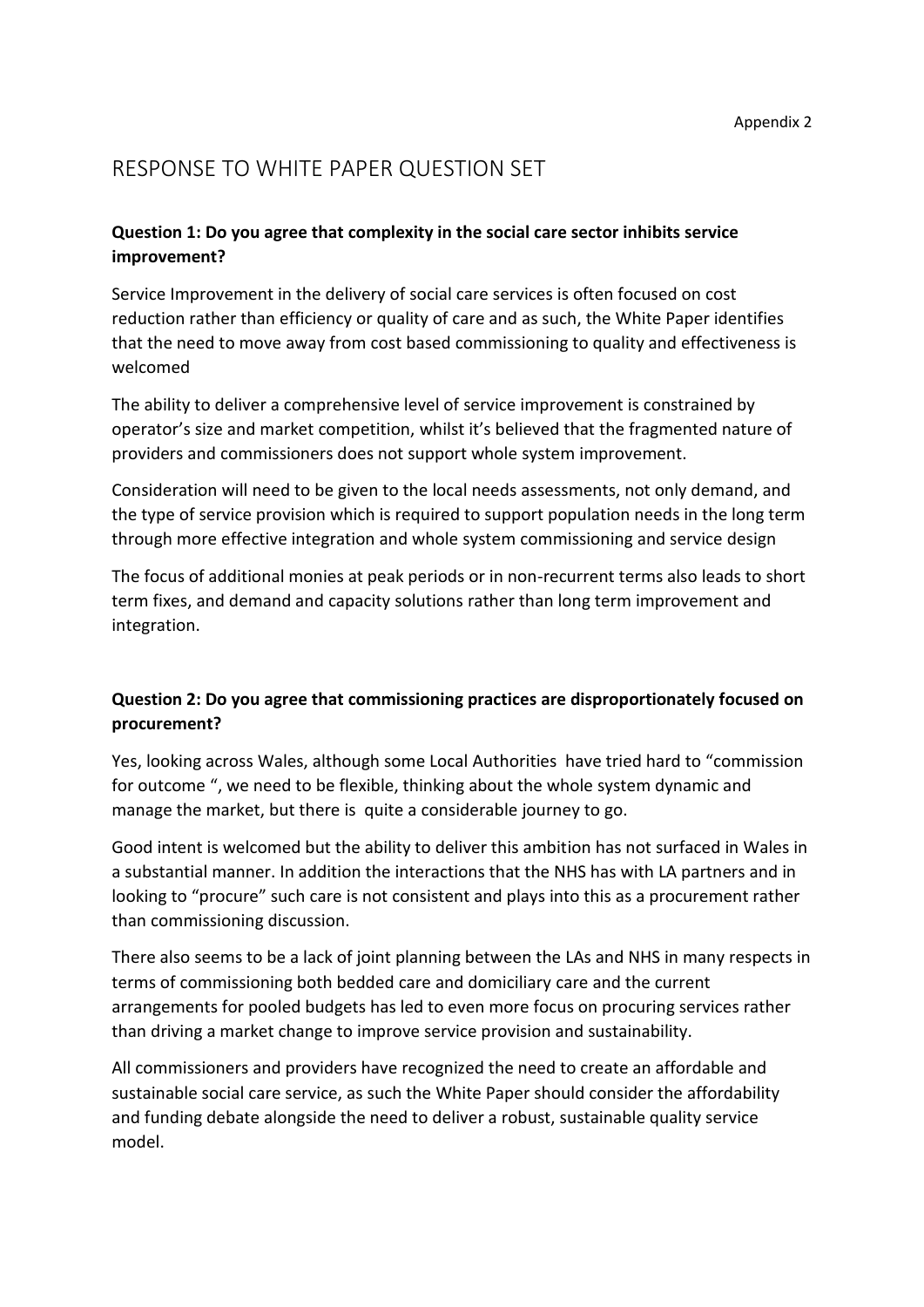## **Question 3: Do you agree that the ability of RPBs to deliver on their responsibilities is limited by their design and structure?**

The establishment of RPBs has so far probably made the complexity of the structures more challenging over time with new partners and a lack of overall clarity on responsibility and accountability. There is a need for a restated clarity about their purpose, role and responsibility, however, establishing them as legal entities alone does not resolve this. Furthermore the White Paper does not describe how the establishment of additional legal entities would improve integration and drive improvements in the commissioning or delivery of services.

The establishment of RPB as legal entities would likely result in the shift of staff and resources away from Health and Social Care, and would also require changes of governance and responsibilities of both Health and Social Care and the White Paper does not explain how this would improve the current commissioning and operational functions in a local area.

# **Question 4: Do you agree a national framework that includes fee methodologies and standardized commissioning practices will reduce complexity and enable a greater focus on service quality?**

A national framework that is agile and attuned to local circumstances with associated clear standards around commissioning will lead to improvements in service quality.

It is not clear how the proposals regarding commissioning in RPB is related to the work already underway by the National Commissioning Board or the proposals for the RPB in commissioning would meet the needs for commissioning for quality.

# **Question 4a: - What parts of the commissioning cycle should be reflected in the national framework?**

The expectation should be that the functions around Gap Analysis, Commissioning Strategy, Market Development and Capacity Building and review of Strategic Outcomes linked to analysis would be key components. Any proposals should make the whole process simpler, outcome focused and more sustainable.

#### **Question 5: Do you agree that all commissioned services provided or arranged through a care and support plan, or support plan for careers, should be based on the national framework?**

In the main yes; there has to be flexibility within the framework to allow for bespoke arrangements although the expectation is that these would be the exception and not the rule. There is already far too much variation between LAs and NHS bodies.

## **Question 5a- Proposals include NHS provision of funded nursing care, but do not include continuing health care; do you agree with this?**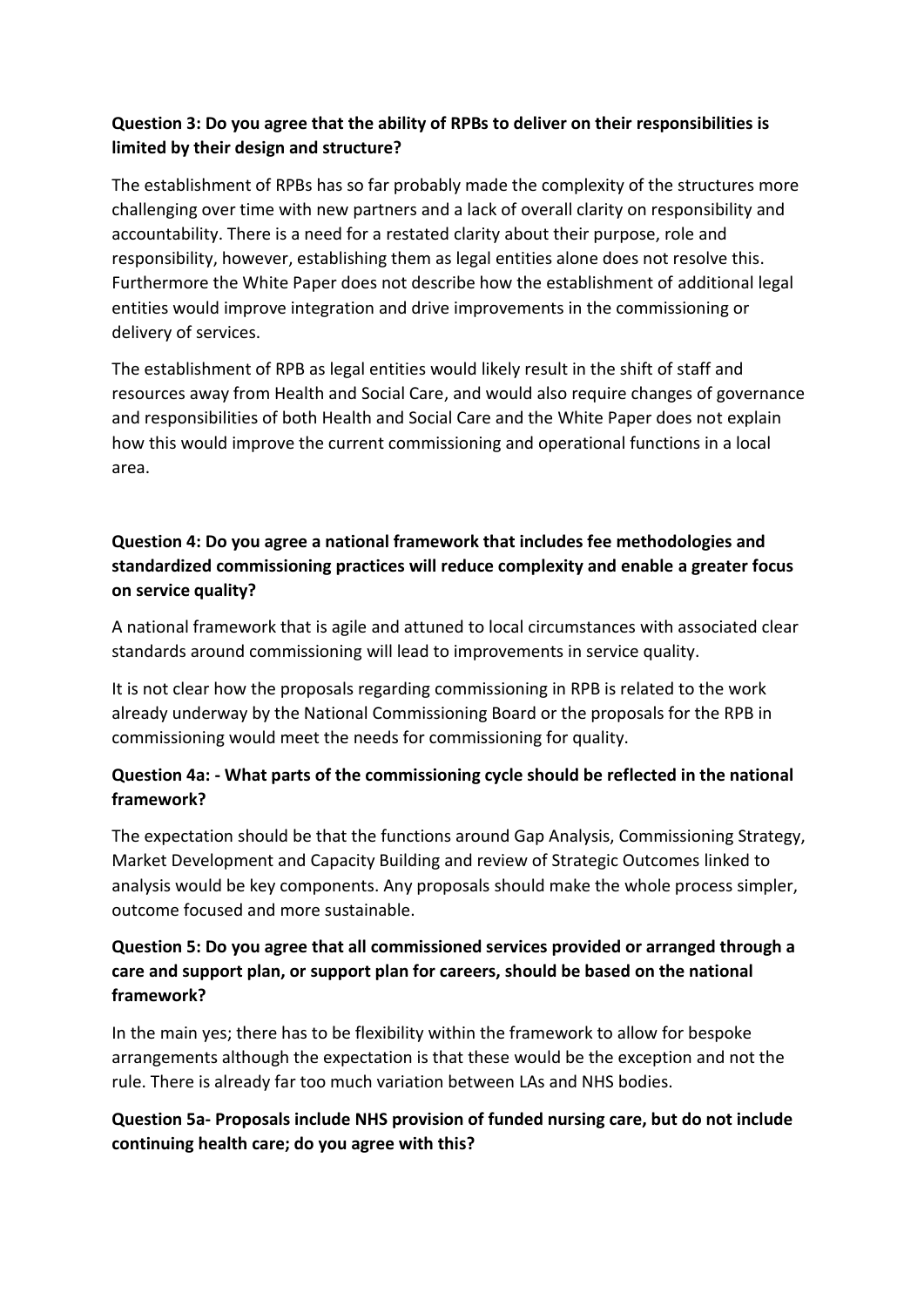The inclusion of CHC within the framework would push more collaboration between Local Authorities and the NHS leading to a mature and joint planning approach linked to the demands of the complex care sector.

Furthermore, it is unclear whether the proposal to establish RPBs as corporate legal entities would mean commissioning activity currently undertaken by Local Authorities would transfer to the new RPBs. It follows that RPBs would become responsible for commissioning some healthcare services, specifically Funded Nursing Care (FNC), marking a change in Health Boards' responsibilities and obligations. This would be an untested approach and is at odds with the intention that Welsh Government policy colleagues have shared to introduce a combined FNC and Continuing NHS Healthcare (CHC) National Framework. The reasoning for implementing a combined policy framework while accountability for commissioning of FNC simultaneously moves to a different corporate body is not clear.

# **Question 5b- Are there other services which should be included in the national framework?**

The framework should look at the whole care market and from wherever it is currently funded and required. So this must include domiciliary, residential and nursing care.

# **Question 6: do you agree that the activities of some existing national groups should be consolidated through a national office?**

The proposal to establish a National Office for Social Care would be a positive step, but, greater clarity is needed beyond what is set out in the White Paper to explain what the function and purpose of the new Office would be and how this function and purpose would be distinguished from that of Social Care Wales, the Welsh Local Government Association and the Department of Health and Social Services.

## **Question 6a- if so, which ones?**

#### See above

# **Question 7: Do you agree that establishing RPBs as corporate legal entities capable of directly employing staff and holding budgets would strengthen their ability to fulfil their responsibilities?**

From analysis of the tools that will be bestowed onto RPBs under this legislation to fulfill their responsibilities, it is difficult to see why direct employment of staff would be in anyway beneficial.

One of the fundamental principles and objectives of the White Paper is to address complexity and streamline the commissioning process for social care services, the Paper does not set out how the creation of an additional seven public bodies, each with its own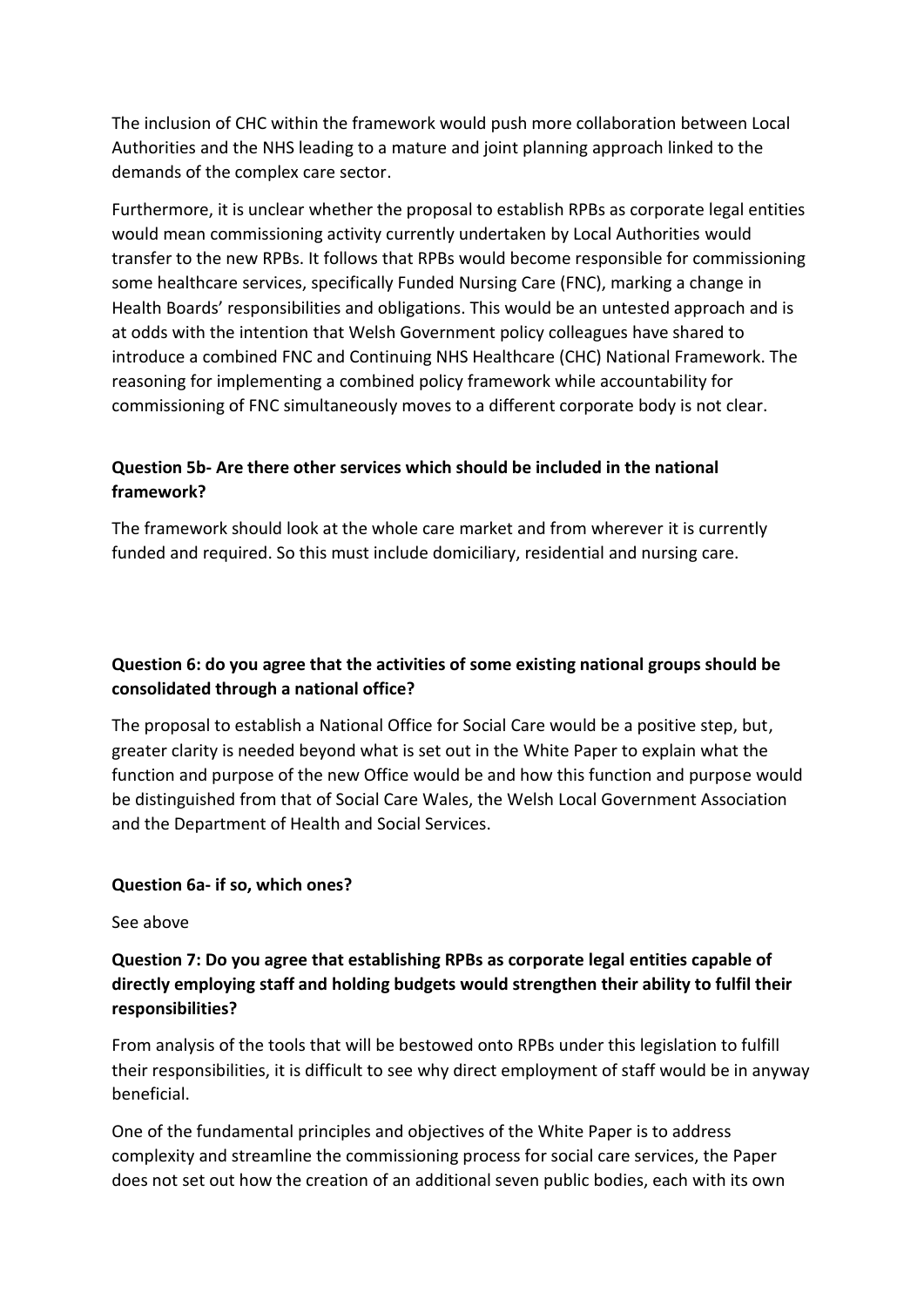organisational structure, will provide a less complex commissioning environment, or improve the delivery of service for citizens.

There is little consideration of other bodies which influence the delivery of service, such as, Primary Care clusters, Public Service Boards, and the wider third sector.

This brings with it the potential consequence of moving away from place-based models and building different silos into different parts of the system. Moving services in the way the White Paper proposes will also mean altering some staff roles which risks limiting delivery in the early months while the focus shifts to creating and populating organisational structures.

#### **Question 7a- are there other functions that should be considered to further strengthen regional integration through RPBs?**

Restating and refreshing the role and purpose of RPBs will in and of itself provide an impetus for strengthened integration, however, integration needs to be seen as part of the solution not just an end goal.

Ensuring that RPBs have a very clear role with regards to population needs assessment, planning and delivery at a local level is essential, however, it needs to fit with existing architecture and governance structures i.e. NCNs and local partnerships. If this could be achieved it would improve service delivery and outcomes for the population with services tailored to their needs.

## **Question 8: Do you agree that real-time population, outcome measures and market information should be used more frequently to analyse needs and service provision?**

Yes, real time outcomes should be available to use daily / weekly / monthly in terms of health and care interventions.

Commissioning service over the medium term requires planning based on needs analysis and market understanding which needs to be real time and sophisticated analysis over time periods not just moments in time.

Impact assessment of intervention and commissioning also needs to be considered within planning cycles to improve our planning responses.

#### **Question 8a- within the 5 year cycle, how can this best be achieved?**

RPB need to have clear objectives and performance indicators within the planning cycle which become their accountability framework.

## **Question 9: Do you consider that further change is needed to address the challenges highlighted in the case for change?**

The White Paper has been developed to respond to the findings of the forthcoming evaluation of implementing the Social Services and Well-being (Wales) Act 2014. While an evaluation of outcomes has not yet been published, it is recognised that there are a number